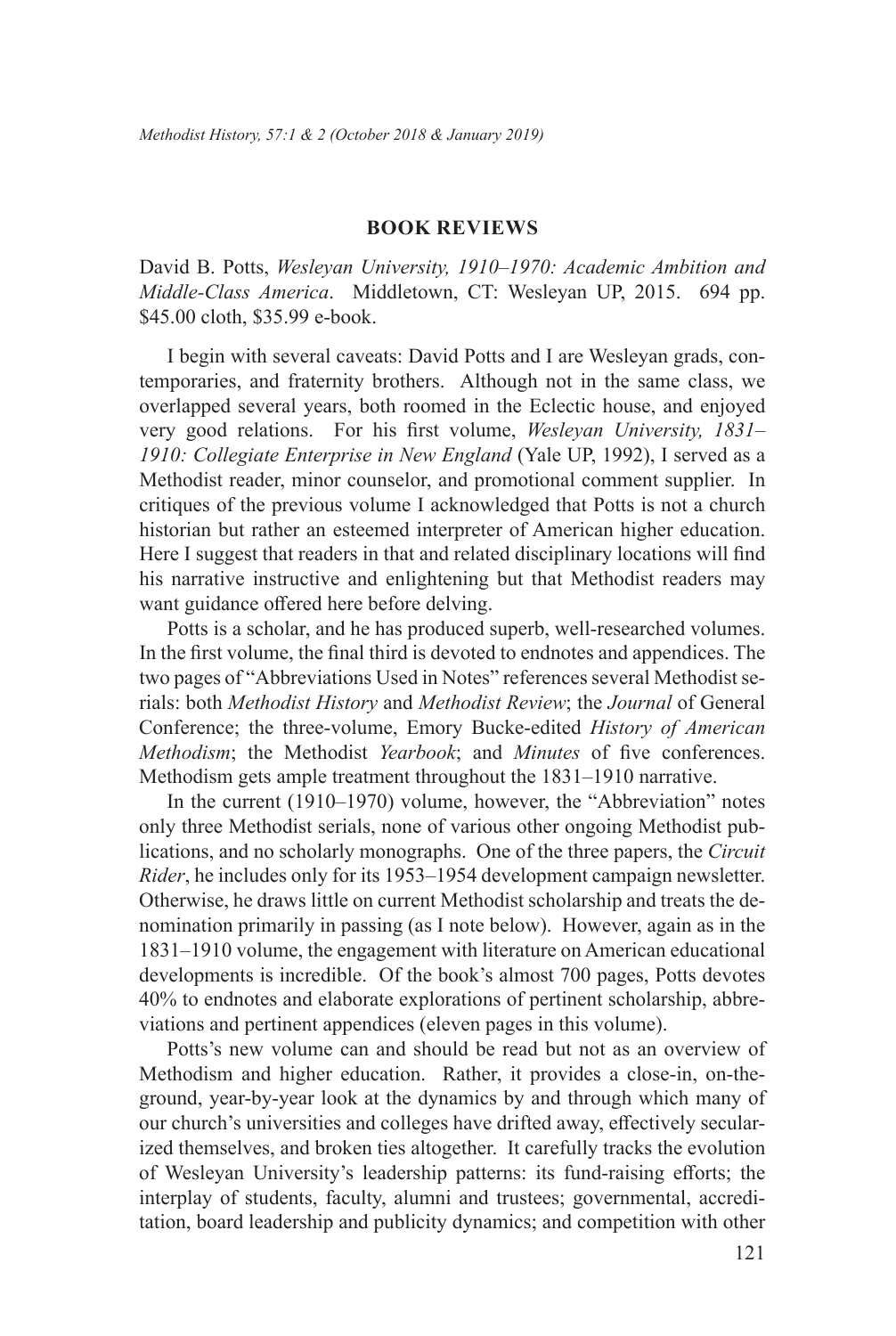colleges, particularly Amherst and Williams. For the three schools, appendices in both Potts books—the *1831–1910* and *1910–1970*—treat enrollment and first year statistics, year-by-year for the periods covered. The second volume charts "Enrollment Dollars per Student" at the three schools as well. And throughout Potts compares Wesleyan with its "Little Three" rivals again and again. It reminds me of the intense fervor I experienced watching football and other sports with and playing basketball and lacrosse against both schools.

Repeated and ongoing comparisons in text with the two schools permit Potts to show Wesleyan's tracking of overall educational development patterns and of ways in which the school gradually and increasingly treated its Methodist identity, heritage, constituency, support system, leadership and students as a problem not an asset. The problems with the latter derived from the modest means of student-sending families and of graduates, especially those that entered the ministry.

However, rather than devoting a section or whole chapter to the eroding denominational character, Potts devotes a few pages or adds an indicator here and there. So, again, the book can and should be read as showing slippage in and occasional fervor against church relations. Instances of the latter included efforts in the 1930s to change the school's name to honor a key faculty member rather than John and Charles Wesley (144–145).

Potts treats the formal, full break with the Methodist Episcopal Church in 1937 (235–237) succinctly. He recalls indicators of denominational erosion addressed earlier—the 1907 removal of "stipulations that the president and a majority of faculty and trustees must be Methodist," the ending in 1911 of an experiment in co-education (reinstated after my graduation), the appointment of a non-Methodist president (1925), lessening of recruitment efforts at denominational prep schools, waning in the 1930s of the MEC's interest in the school, and finally in 1936–1937 the school's making a formal break. An "all-Methodist committee," he notes, "recommended charter revision in order to achieve 'a discontinuance of the election of trustees by the several Conferences of the Methodist Episcopal Church'" (235).

Carrying through on the transition was the leadership of president Victor Lloyd Butterfield (1943–1967) who was previously admissions director (1935–1941), dean of freshmen (1938–1941) and associate dean (1941– 1942). Half the book (264–415) Potts devotes to Butterfield's long presidency and reconstitution of Wesleyan, but in pages 207–264 he portrays the school as guided in one way or another by Butterfield. Butterfield sought not to secularize Wesleyan but to enhance its mission "in nurturing ethical, aesthetic, and spiritual values," as he proclaimed in 1944.

For some of his ongoing asides about Wesleyan and Methodism, the elaborate index provides a guide. However, other observations about waning denominational factors, influences, involvements, student and faculty numbers, trustee church relations and chapel attendance he offers in passing. In the latter regard, I would note that Wesleyan long required attendance at chapel or some similarly "ethical, aesthetic or spiritual" event, a poli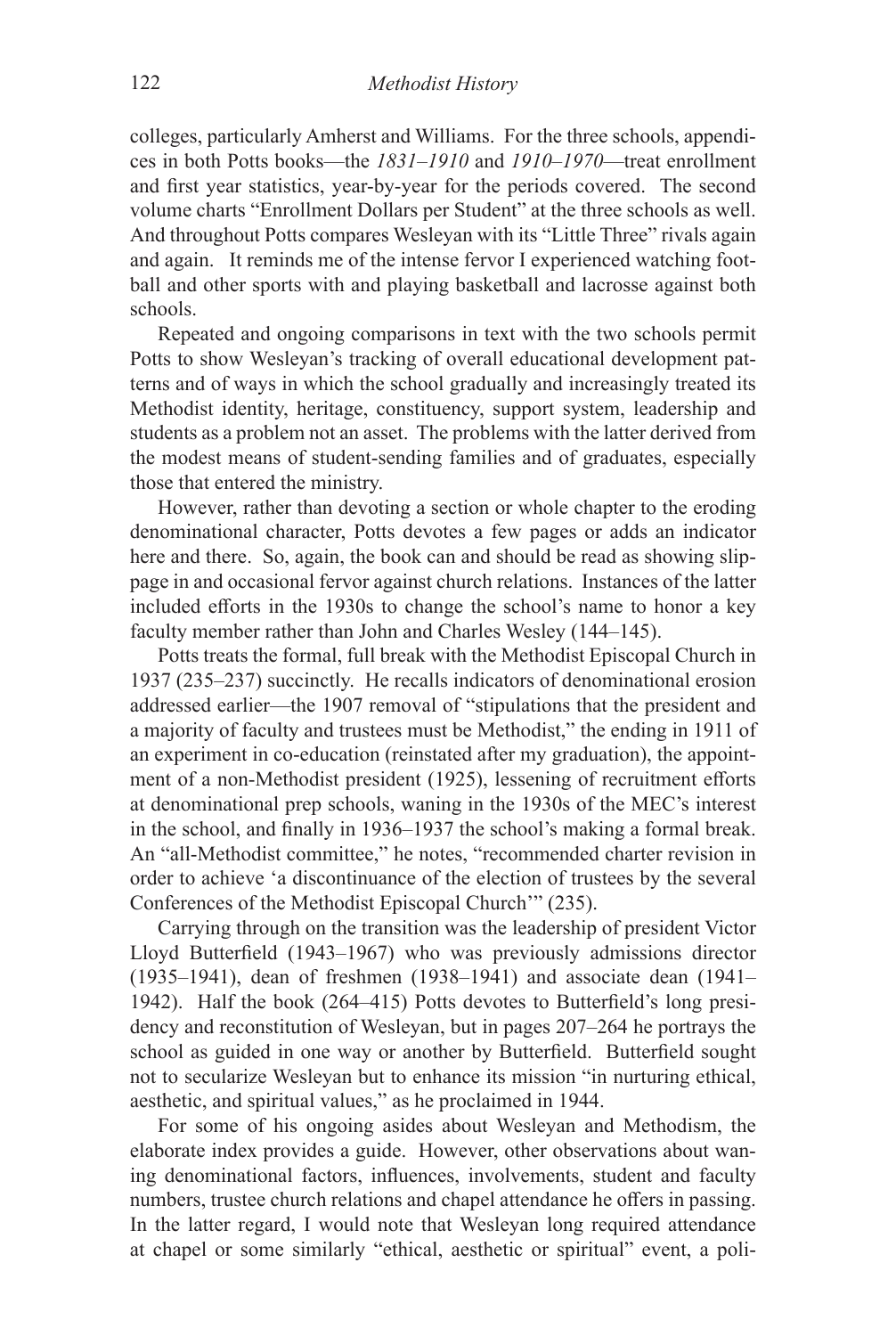*Book Reviews* 123

cy continued into what was my freshmen year, 1959–1960. The endurance of that requirement might have invited treatment of Wesleyan's relation to Methodism to attend to how the denomination itself—in the twentieth century—prioritized "ethical, aesthetic and spiritual values and invested heavily in social reform (ethical), liturgical transformation (aesthetic) and nurturing programming (spiritual formation via Christian education)." Attention to the radical changes in northern Methodist and to the ways that the church invested itself in and treated its institutions would have helped.

In the early twentieth century, Methodism engaged seriously and organizationally with other denominations. It led the national Protestant campaign against liquor (largely ignored in this volume). It grew its research universities, positioning its seminaries therein. It oriented its general agencies into society-transforming endeavors. It birthed an incredible Christian education apparatus. And, in much of this, Methodism downplayed the denominational label and accented the societal purposes being served. So although Butterfield led, Wesleyan's transformation fit within a much larger Methodist strategy and operational pattern. That the church now perhaps suffers from having yielded too much of its identity, labeling, and pushing is a story for another context and assignment.

I recommend the book but encourage readers to rely on their knowledge of Methodistica for a useful experience.

Russell E. Richey *Dean Emeritus of Candler School of Theology and William R. Cannon Distinguished Professor of Church History Emeritus Durham, North Carolina*

Luther Jeremiah Oconer, *Spirit-Filled Protestantism: Holiness-Pentecostal Revivals and the Making of Filipino Methodist Identity*. Foreword by David Bundy. Eugene, OR: Pickwick Publications, 2017. 220pp. \$27.00.

Luther Jeremiah Oconer is a Filipino theologian, an elder of The United Methodist Church in the Philippines, who is now teaching at United Theological Seminary in Dayton, Ohio. This book develops his 2009 doctoral dissertation at Drew University. Out of his own charismatic experience that brought headaches for him and some of his pastoral colleagues in the Philippines, he researched and analyzed theologically how Holiness-Pentecostal revivalism, then almost forgotten, had shaped the identity of Methodism in those islands.

The book is divided into six chapters on the relations between North-American Holiness Movement and Missions; the beginnings of the Methodist Missions in the Philippines, the experiential dynamics of the Filipino *Culto Pentecostal*; and the historical developments of the Filipino Methodist revivalism from 1910s through the 1960s, with its advances and setbacks, including its deplorable schisms. The work, chronologically organized, is based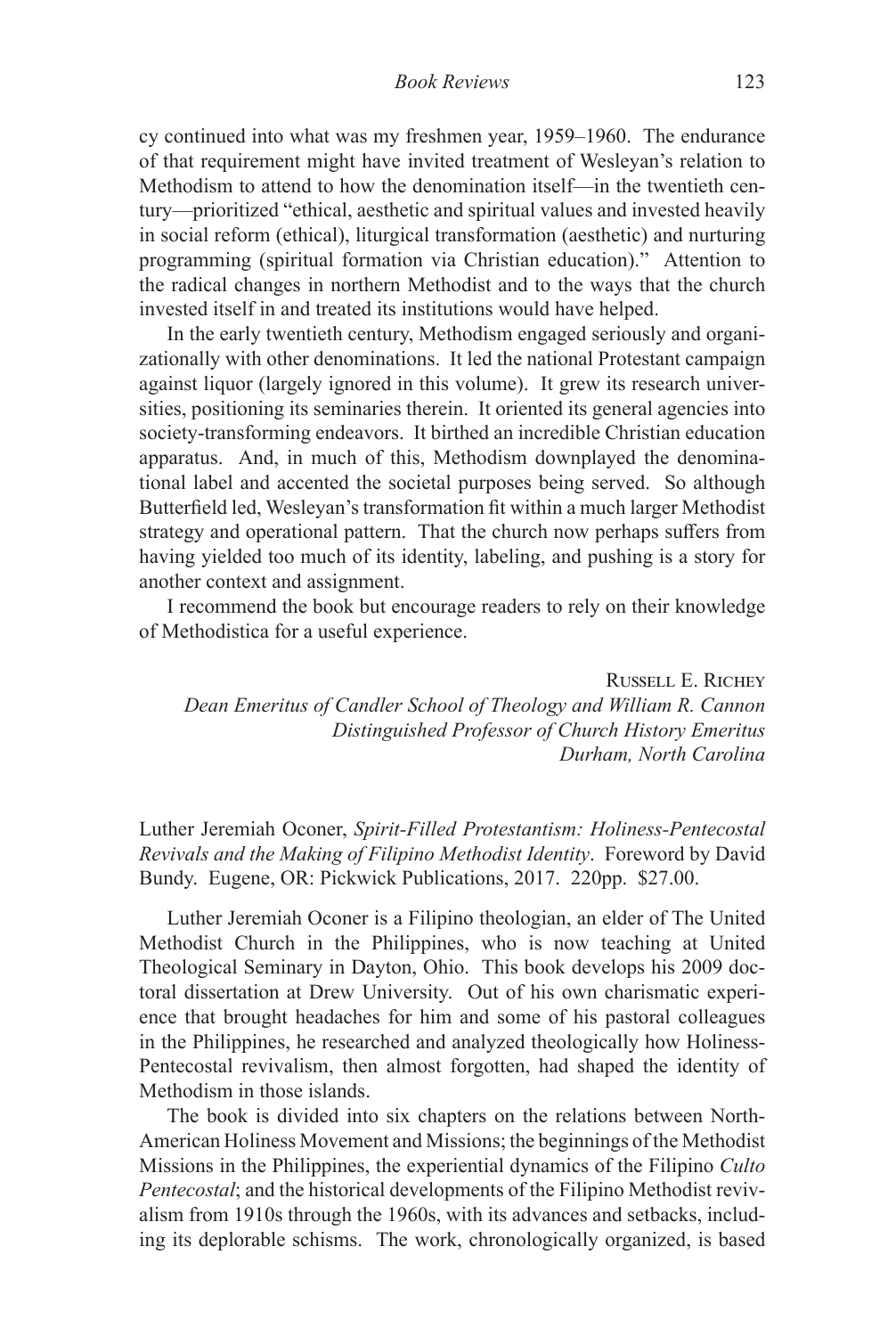largely on a wealth of primary sources with carefully–selected quotations and a good selection of historical photographs.

Oconer's intention is to understand and explain how a practical Christianity developed in eighteenth-century British and nineteenth-century American Methodisms became so fundamental to the making of Filipino Methodist Identity. In fact, what Oconer argues about the Radical Holiness experience of full salvation as the most important contribution to the formation of the spirituality of his own church is actually true for the formation of other Methodist churches in Asia, Africa, and Latin America. As a large number of missionaries sent abroad by both North American Methodist Episcopal Churches, in particular after the American Civil War, had been deeply influenced by the radical Wesleyan wing of the Holiness Movement, the increasing emphasis on the sanctifying ministry of the Holy Spirit in the personal and communal life of the believers was carried out by men and women committed to world evangelization.

In the specific case of the Philippines, such emphasis was reinforced by the presence and action of church leaders as Bishop William Oldham. The invitation of a Northern Church bishop to the Rev. H. C. Morrison—a wellknown educator, evangelist, and revivalist of the Southern Church—shows how many Methodists in the North and the South shared the conviction that only believers endowed with the power of the Holy Spirit could attain the experience of entire sanctification in order to give with authority testimony to Jesus Christ as Lord and Savior of all nations. That notion, however, was not popular in established North American Episcopal Methodism, but, rather, among the "popular evangelical sources" of both Northern and Southern Churches.

Oconer underlines the great importance of Morrison's short visit in 1910 for further developments of the Filipino *Culto Pentecostal*, which, according to the author, was the Methodist *locus* for the experience of the baptism with the Holy Spirit. In contexts such as the Philippines and Latin America, influenced by prejudices against immigrants from Catholic countries, the first tendency of Methodist missionaries was to battle "romish papacy corruptions" of Christianity. Soon, however, Filipino Methodists understood that their message had something much more important to offer to their people—"a Higher Christian Life" as a "second blessing" experience—a Spiritfilled life. After Morrison's visit the *Culto Pentecostal* came to be the more visible demonstration of such Pentecostal spirituality, fundamental for the consolidation of the Filipino Holiness-Pentecostal Methodist identity for the next decades.

Oconer's work highlights the contributions of other missionaries, men and women, and native male pastors for the identity formation of Filipino Methodism. Nevertheless, even when mentioned *en passant*, it makes more visible the contribution of anonymous local lay preachers and class-leaders, who further spread the Methodist Holiness-Pentecostal message and experience across the Philippines. Also, Oconer's work does not consider how the Spirit-filled Methodism influenced—and still influences—other areas of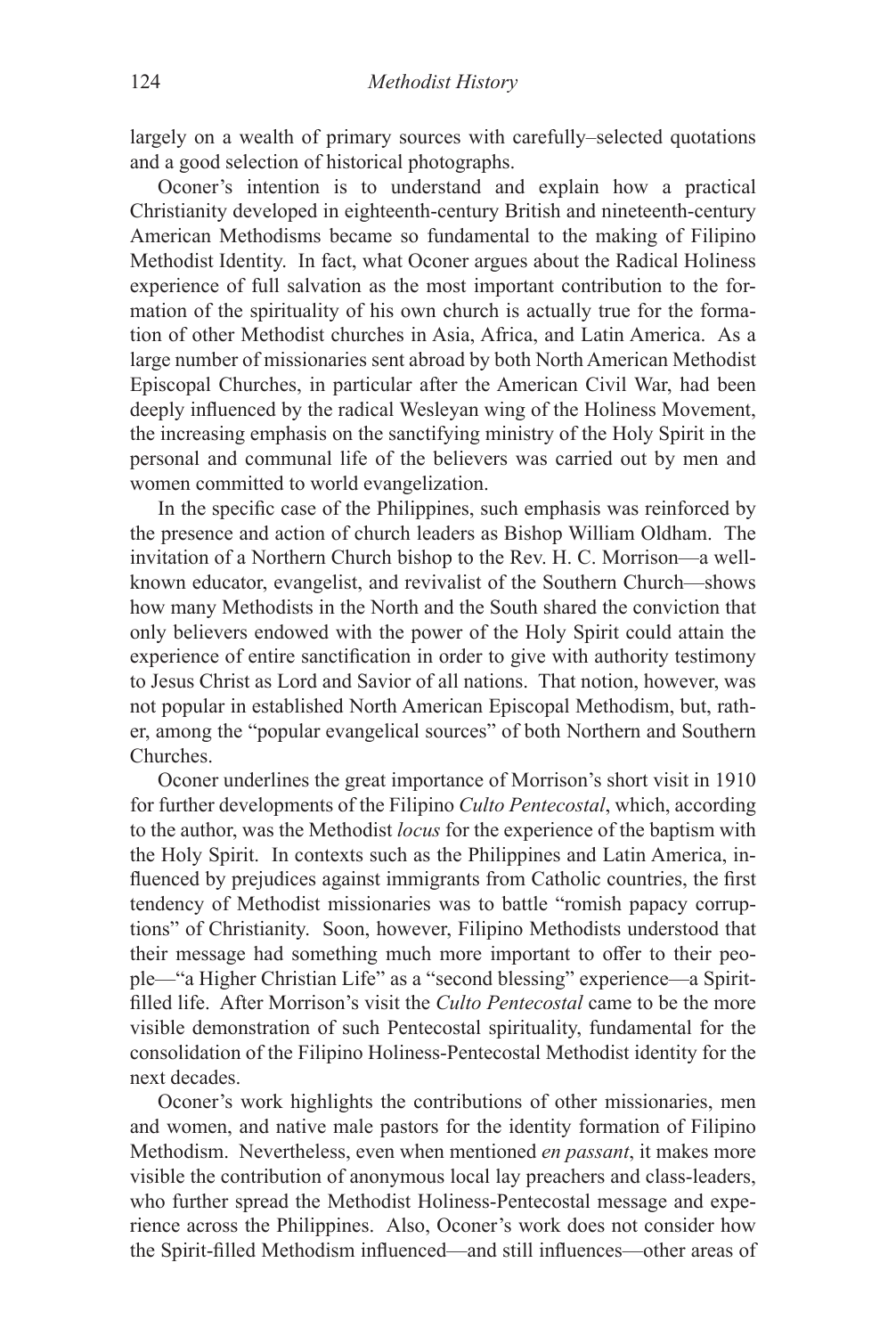Filipino church life. Even when it mentions some educational and social activities in relation to Filipino revivalism, such as Sunday School, it does not analyze its impact at grassroots levels upon those two dimensions, that, along with evangelism, have characterized the Methodist mission and, since John Wesley's time, have been disseminated by Methodist women and men in mission around the world.

Finally, Oconer's book notes the cultural antecedents to Filipino Holiness-Pentecostal Methodism of the Filipino supernatural old religiosity, both of pre-colonial spiritualties and of Popular-Spanish Catholicism, and their influence on Methodist emotional-ecstatic experiences during the grassroots celebrations of the *Culto Pentecostal*. However, it does not go further in exploring the complex correspondences and similarities of those religious manifestations at local levels that may have cooperated for the expansion and consolidation of the Spirit-filled religion among Filipino Methodists. The 2012 doctoral work of Eugene Kim at Asbury Theological Seminary about the relationships between Filipino Popular-Catholicism and Filipino Methodism ("Toward Recontextualization of Christianity with Popular Catholicism") is a necessary complement to Oconer's work.

Oconer's *Spirit-Filled Protestantism* offers a rigorous and honest discussion, without cheap triumphalisms, of the historical developments that enfleshed the Wesleyan full sanctification experience in the life of thousands of Filipino Methodists across decades of the last century. Oconer's historical-theological book in general achieves its original purpose and is a welcome resource for the studies of United Methodism missionary work not only in the Philippines but also for Methodism in Latin America which holds several similarities with its Filipino colleagues.

> PAULO AYRES MATTOS *Faculdade Refidim Assemblies of God School of Theology Joinville, Santa Catarina, Brazil*

## Clive Murray Norris, *The Financing of John Wesley's Methodism c. 1740– 1800*. Oxford: Oxford UP, 2017. 243pp. \$95.00.

The dramatic changes that occurred between the earliest stages of the Methodist movement and the development of an institutional church are well known and well documented, yet there has been little systematic study of how John Wesley and Francis Asbury paid for all the construction and programming that exponentially-expanding numbers of converts required. Finally, the fund-raising question has been opened for discussion.

In *The Financing of John Wesley's Methodism c. 1740–1800*, Clive Murray Norris has produced a fine study that lays an essential foundation for those who would explore the revenue-collection of early Methodism. Although this book focuses entirely on Britain during Wesley's lifetime and shortly thereafter, much of it is relevant for understanding Asbury's similar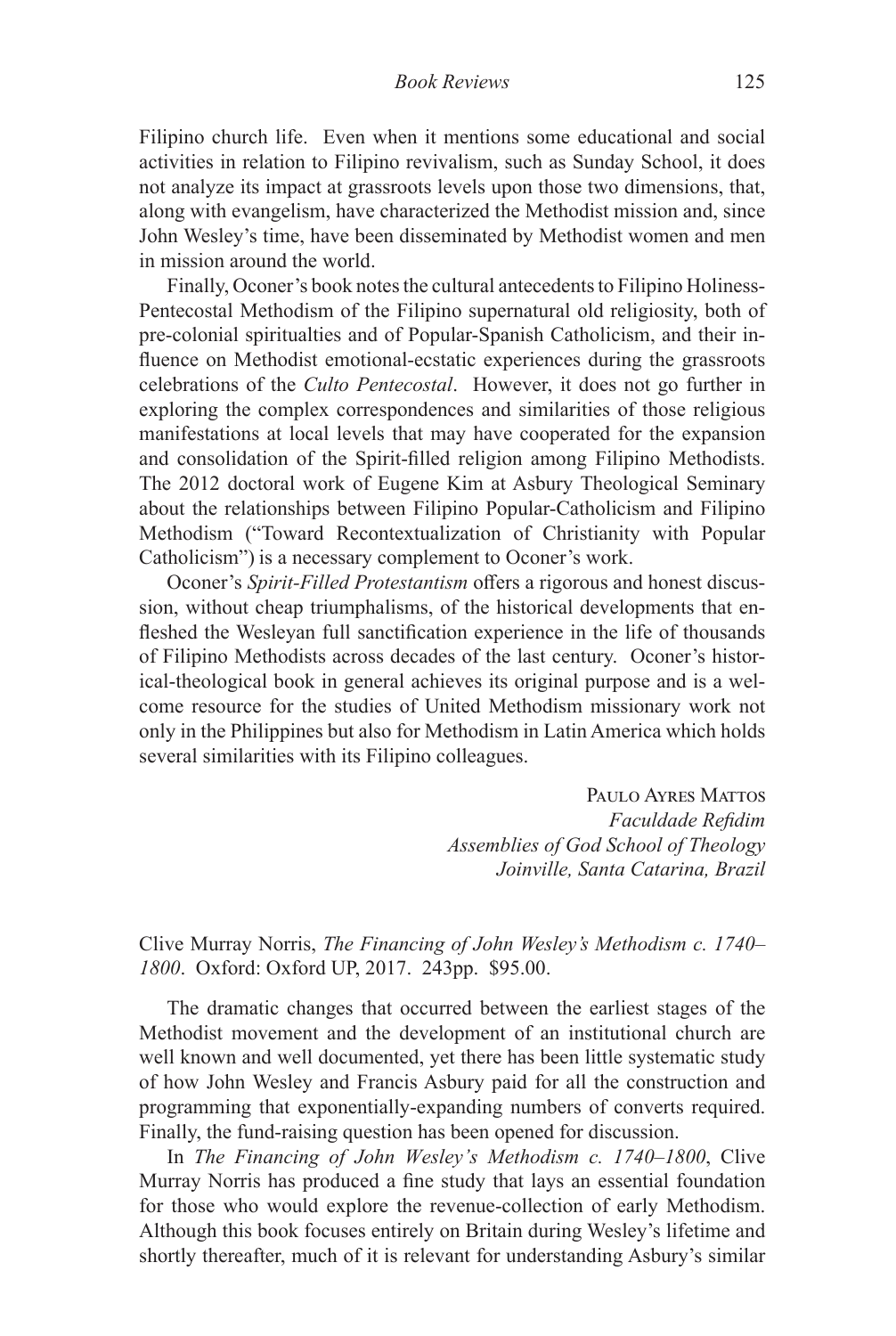challenges on the western side of the Atlantic.

Norris clearly identifies what it was that early Methodists needed to pay for and why they had problems meeting those obligations: "Wesleyan Methodism was characterized by continual tension between on the one hand what were experienced as the promptings of the Holy Spirit to spread the Gospel, through preaching, chapel construction, the dissemination of publications, and various educational, welfare, and missionary activities; and on the other hand the recognition that, lacking any endowment, public funding, or large-scale private patronage, the movement had to live within its means" (1–2). He does an excellent job of placing Methodism's financial activities in the context of a British economy responding to the early stages of the Industrial Revolution and a lengthy series of wars. Further, he compares Wesleyan financial challenges to those of other groups during the Evangelical Revival, particularly the Church of England and the Countess of Huntingdon's movement.

Chapters 1–3 focus on paying preachers. From the time that John Wesley's heart was strangely warmed in 1738 to his death in 1791, 300 young men joined the ranks of the Methodist itineracy in Great Britain; a decade later, their numbers topped 400. Norris argues that compensation for the itinerants developed in four stages, beginning with an "informal, if not haphazard" arrangement (22). He identifies the introduction of quarterage (an annual clothing allowance) in 1752 as the second stage, which segued to a third stage in the late 1760s as a professional ministry developed. The fourth stage acknowledged Methodism's obligation to make provisions for the preachers' wives and children.

Chapters 4 and 5 focus on indebtedness engendered by chapel construction—some of which, Norris points out, was in response to the constraints of bad weather and violent attacks on field preaching. He notes that "wealthier Wesleyans" and lay sympathizers funded a significant amount of chapel construction, especially in the larger cities; others donated land or provided low-cost loans (84). Despite their generosity, at times Methodist indebtedness reached crisis levels, which, by the early 1780s, led to the introduction of pew rentals, a controversial practice that undermined Methodist egalitarianism. Chapter 6 focuses on how these financial challenges played out in societies and circuits.

Chapters 7 and 8 discuss the Book Room and the essential income generated by the sale of books and tracts. Chapter 9 explains Methodist activities in the areas of education (especially Kingswood School and Sunday Schools), welfare (mostly poverty relief and the Stranger's Friend Societies), and missions. Thomas Coke backed up his determination to send missionaries to Scotland, the West Indies, and Canada by providing generous personal donations, which were supplemented by subscriptions from his London friends including William Wilberforce and Samuel Whitbread, and special collections from Methodist societies. Nevertheless, his project usually ran a deficit, especially as it attracted competition from the missionary societies of the Anglicans and Baptists.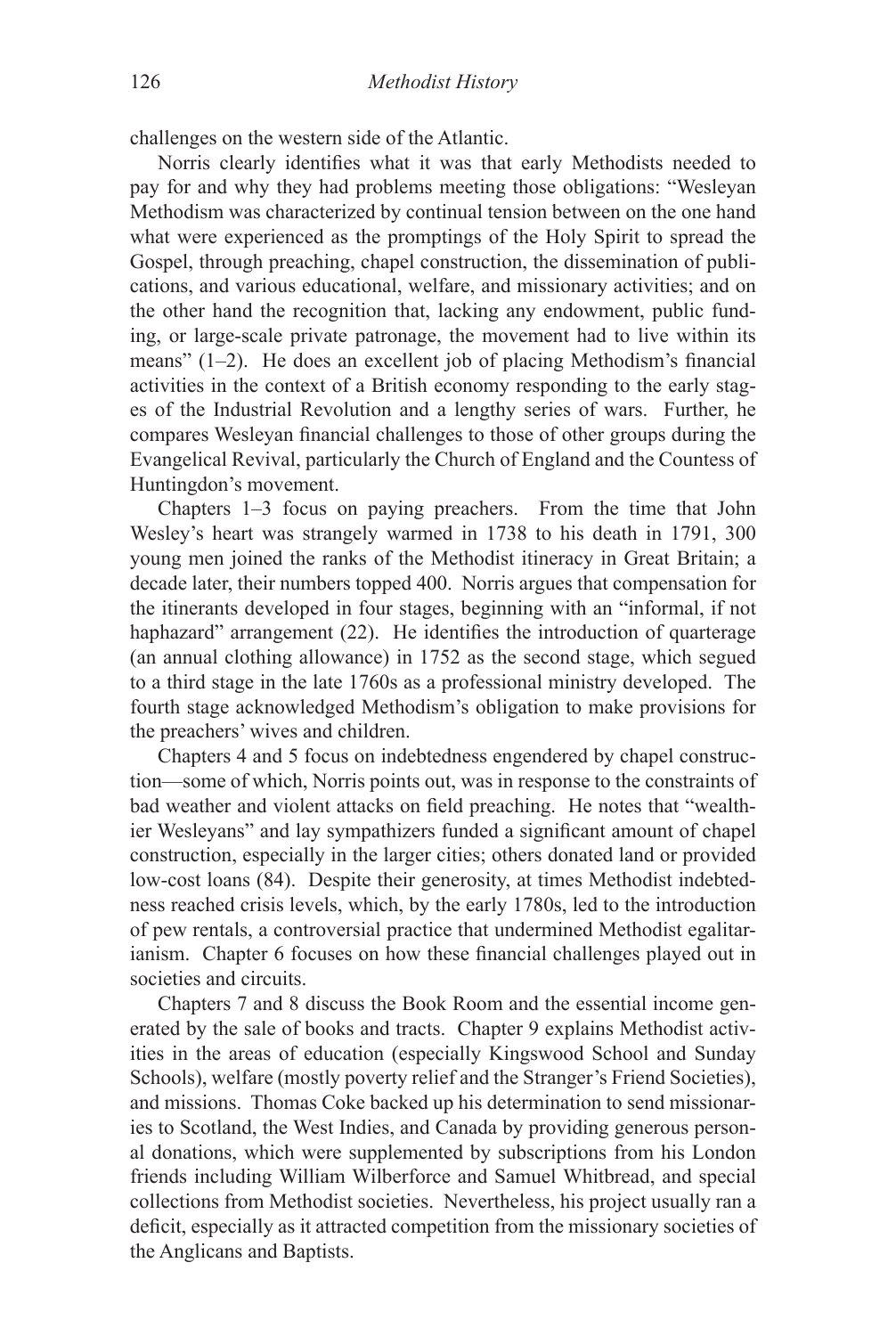Norris concludes that financial demands generated considerable "tension and strife" among early Methodists, and insists that "Financial issues were at the heart of successive shifts in the balance of power within the Connexion. They deserve more attention than they have received hitherto" (223). He is absolutely correct. This work should provide a major impetus toward remedying a significant deficit in Methodist scholarship.

> Jane Donovan *Louisville, Kentucky*

Martin V. Clarke, *British Methodist Hymnody: Theology, Heritage, and Experience*. New York: Routledge, 2017. 210pp. \$150.00.

History from the hymn tune! This study of congregational song throughout the Methodist connection offers a thematic analysis of the historical and theological influences within the plethora of Methodist identities. The work represents a respectful and digestible discussion of the subject which is approachable for a variety of audiences. As a thorough and nuanced resource, it will serve both those with specializations in the field and those interested in hymnody or Methodism.

This text initially recalls the history of the voluminous works of British Methodist hymnody, providing biographical sketches of the hymn books which he expounds later in the work. In Chapter 1, Clarke treks on a chronological journey through the roots of hymnody from the early Methodists to modern day constructions. Chapter 2 spends significant time processing Methodists hymns within the societal milieu of congregational song. Chapters 3–5 consider the implementation of Methodist hymnody as evangelistic outreach, theological grounding, and enculturation. By weaving together the theological underpinnings made explicit in the text, the missionary activity of British Methodism, and the history of hymns as cultural experiential pieces, Clarke identifies the ebb and flow of attitudes and perceptions in regard to the immediate context of ministry. Chapter 6 explores the interplay between historical and liturgical shifts and the overlap in musical trends, noting that the shift from home churches to larger institutional structures mirrored the early shift in music from simple melodic accompaniment, if and when possible, to carefully curated professional organ and choral accompaniment. Chapters 7 and 8 highlight the interdenominational hymn connections and then draw attention to the significance of Methodist hymnody.

By the end of this work, Clarke proposes Methodist identity is found in the extraordinary relationship of "hymns as theological expression, hymns as part of Methodism's heritage, and the experience of singing, reading, or hearing hymns" (181). His research utilizes sermons, hymn texts, denominational resources, and theological themes to extrapolate what connections reach beyond the study of British hymnody. His insights are well organized, focusing first on "the concept of authorized hymnody" and then plotting a trajectory which places British hymnody within the larger framework of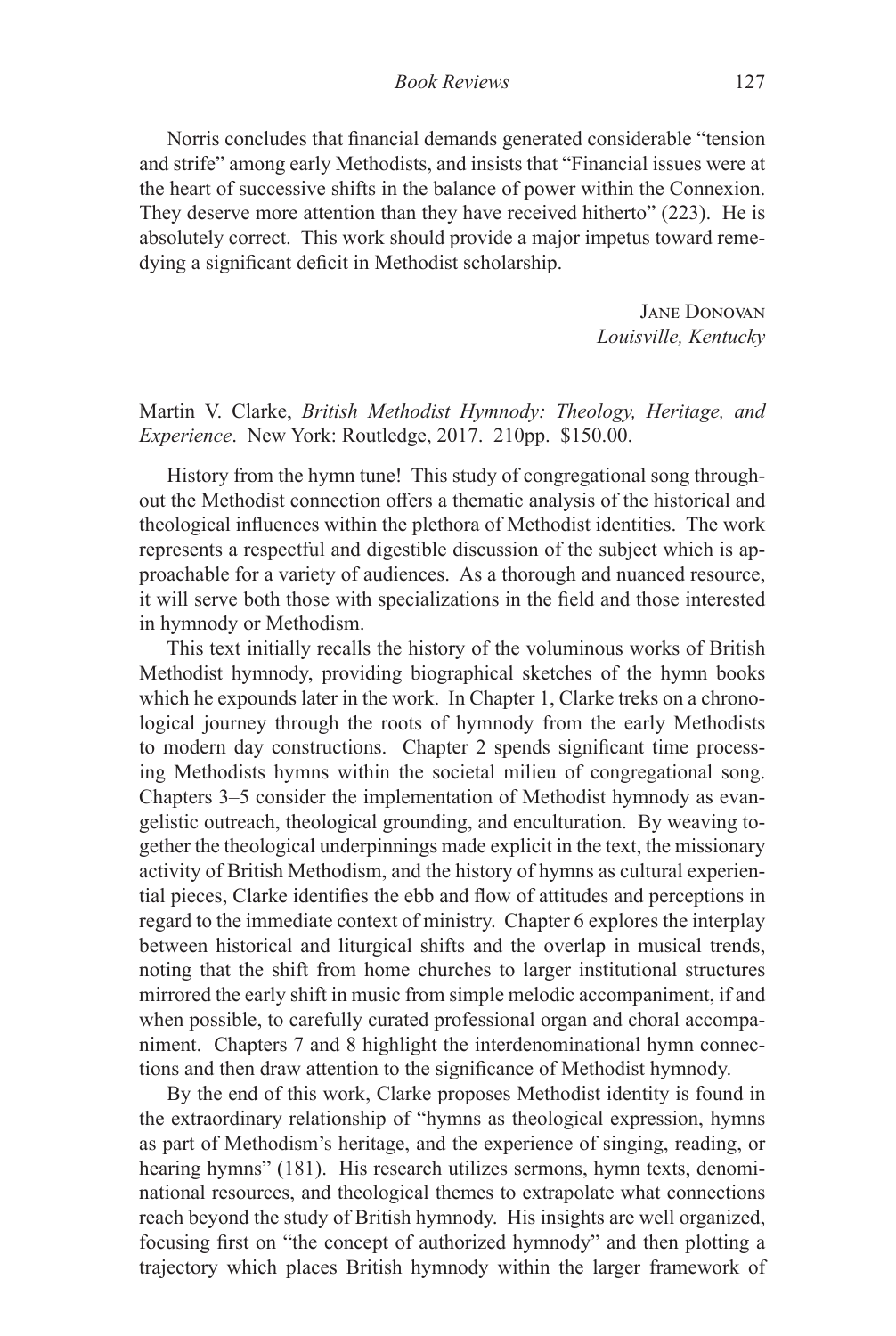Methodism's evangelism (3). It is a valuable educational resource for furthering understandings within Methodism, through which it is possible to garner a richer understanding of Methodist identity as it relates to music, culture, and faith throughout the denomination's history. The author's ability to succinctly relate the details of the topic is noteworthy.

However, though Albert Outler is unmistakably important for modern United Methodist conceptions of John Wesley's theological methodology, it may not be entirely fruitful to apply this recent principle to the vast array of historic theological expressions found in Methodist hymns. The quadrilateral is a helpful pedagogical tool for understanding the sources of authority to which John Wesley subscribed, but it does not apply as neatly to those works outside his creation.

Despite this minor critique, Clarke identifies the importance of this text for United Methodist studies, saying, "Theological expression, the awareness or influence of heritage, and the powerful impact of experiencing hymnody combine to afford hymns and hymn singing a special place in many statements of Methodist identity, both personal and institutional, and across the history of the denomination" (201). This work carefully and artfully demonstrates the intrinsic value of hymnody for the Methodist family.

> Heather Moore *Religious Studies Program West Virginia University Morgantown, West Virginia*

Gary M. Best, *The Cradle of Methodism, 1739–2017: A History of the New Room and of Methodism in Bristol and Kingswood in the Time of John and Charles Wesley and the Subsequent History of the Building*. Bristol: New Room Publications, 2017. 756pp. £25.

The early centers of the Methodist movement were Bristol and London. *The Cradle of Methodism, 1739–2017*, by Gary M. Best is an extended survey of Methodism in Bristol with a focus on the New Room and Kingswood School. Under the leadership of John and Charles Wesley, these institutions played a pivotal role in the growth and expansion of Methodism. The book concludes with a history of the New Room after the death of the Wesleys.

In 1739 George Whitefield traveled to Bristol and began preaching in the prison, at religious societies, and outdoors. He was followed by John Wesley, who preached and organized local Methodists into bands. Methodism grew rapidly in the city, leading to the construction of the New Room, the first Methodist preaching house. According to Best, managing the New Room prompted two important decisions. First, since Whitefield and the Wesleys were constantly traveling, they charged layman John Cennick with exhorting throughout Bristol. His appointment was instrumental to the development of the two-tier system of itinerant and local preachers. Second, John Wesley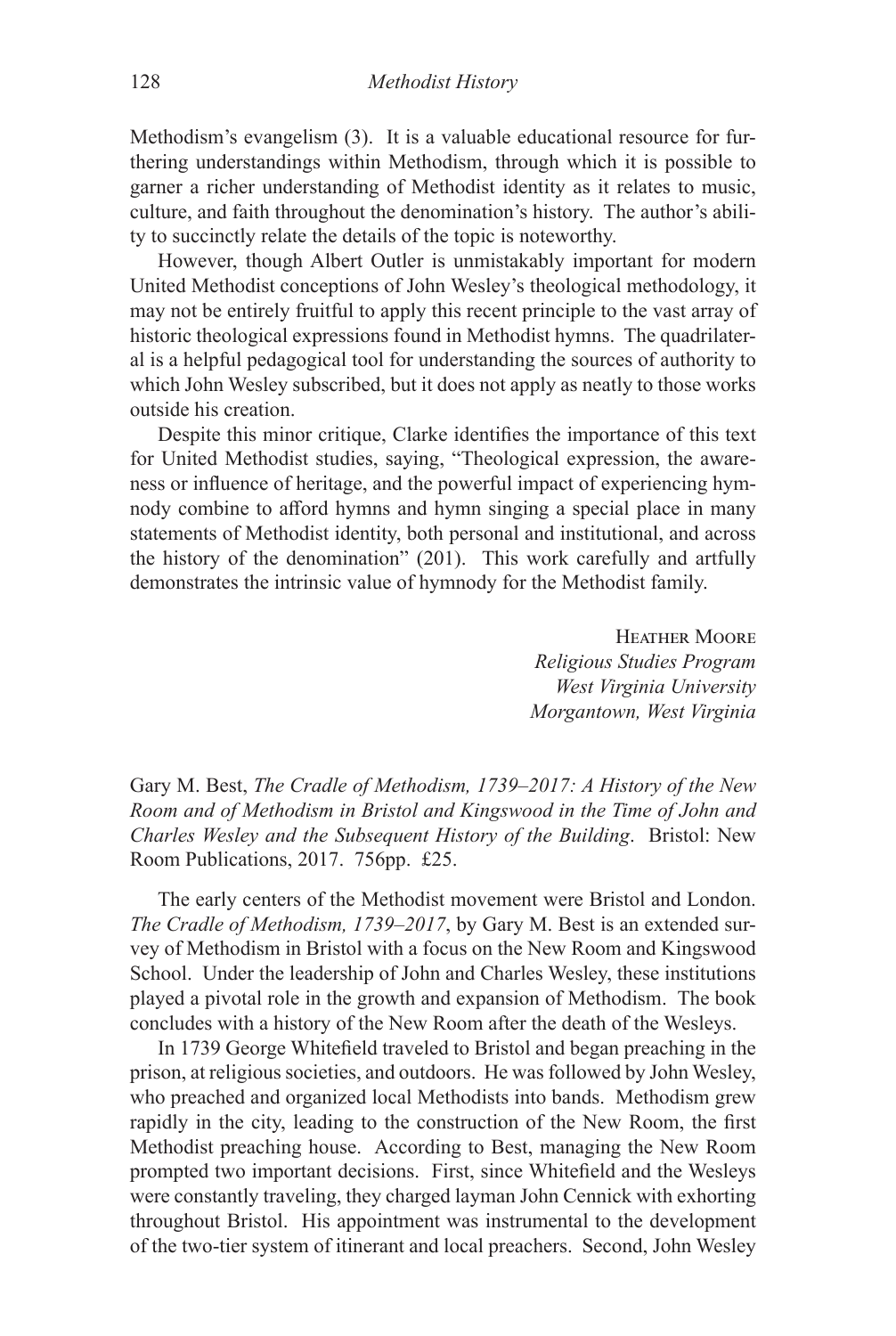assumed greater control by requiring tickets for membership. One of the principal ways that Wesley utilized his authority was to censure Methodists who accepted Calvinism, such as Whitefield and Cennick, inciting a divide between Wesleyan and Calvinistic Methodists.

Following the departure of the Calvinistic Methodists, Charles Wesley spent considerable time ministering in Bristol. He believed that John should have been more accepting of Calvinistic Methodists. He also criticized his brother for supporting the movement to ordain lay preachers and provide them with sacramental authority. Charles was convinced that these decisions, which John believed were not yet expedient, constituted a *de facto*  division from the Church of England. The Wesleyan Methodists separated from the Church of England not long after the death of the Wesleys, despite strong opposition from those closely associated with the New Room.

The construction of Old King Street Chapel and passage of the Plan of Pacification caused the New Room's membership to decline dramatically. This decline prompted considerable financial distress, forcing the trustees to sell the New Room in 1808. For several decades, the building was owned by the Calvinistic Methodists, until Edward Lamplough helped the Wesleyan Methodist Church reacquire and begin restoring the building. Currently, the New Room holds worship and concerts while welcoming numerous visitors. Kingswood School shares a similar history: in 1748 Kingswood was established to educate the sons of Methodist preachers. John Wesley played an instrumental role in selecting its curriculum and hoped that it would one day become a theological seminary. Financial considerations led the school to relocate to Bath in 1851.

Within Methodist scholarship, there are numerous references to the New Room, Kingswood School, the tension between John and Charles Wesley, and the separation of the Wesleyan and Calvinistic Methodists. What distinguishes *The Cradle of Methodism, 1739–2017*, is its in-depth examination of eighteenth-century Methodism in Bristol, historical accounts of the New Room and Kingswood School, and pictures and illustrations. These contributions provide the reader with a lens into important persons, events, and institutions that helped shape the Methodist movement. Nevertheless, there are two revisions that would enhance the book. First, apart from a number of uncited references to other scholars, there is little interaction with secondary source material. Citing and further expanding upon these secondary sources, among others, would allow for the reader to utilize *The Cradle of Methodism*, *1739–2017*, as a resource for further study. Second, the sections on slavery, Charles Wesley's sons, John Wesley's relationship with Grace Murray, and American Methodism are indirectly related to the central focus of the book. Moving these sections to the footnotes would allow for additional attention to be devoted to the social, economic, and political contexts surrounding Bristol, the New Room, and Kingswood School.

*The Cradle of Methodism, 1739–2017*, is an ambitious work that demonstrates Best's extensive research on and understanding of eighteenth-century Methodism in Bristol, the New Room, and Kingswood School. Hopefully,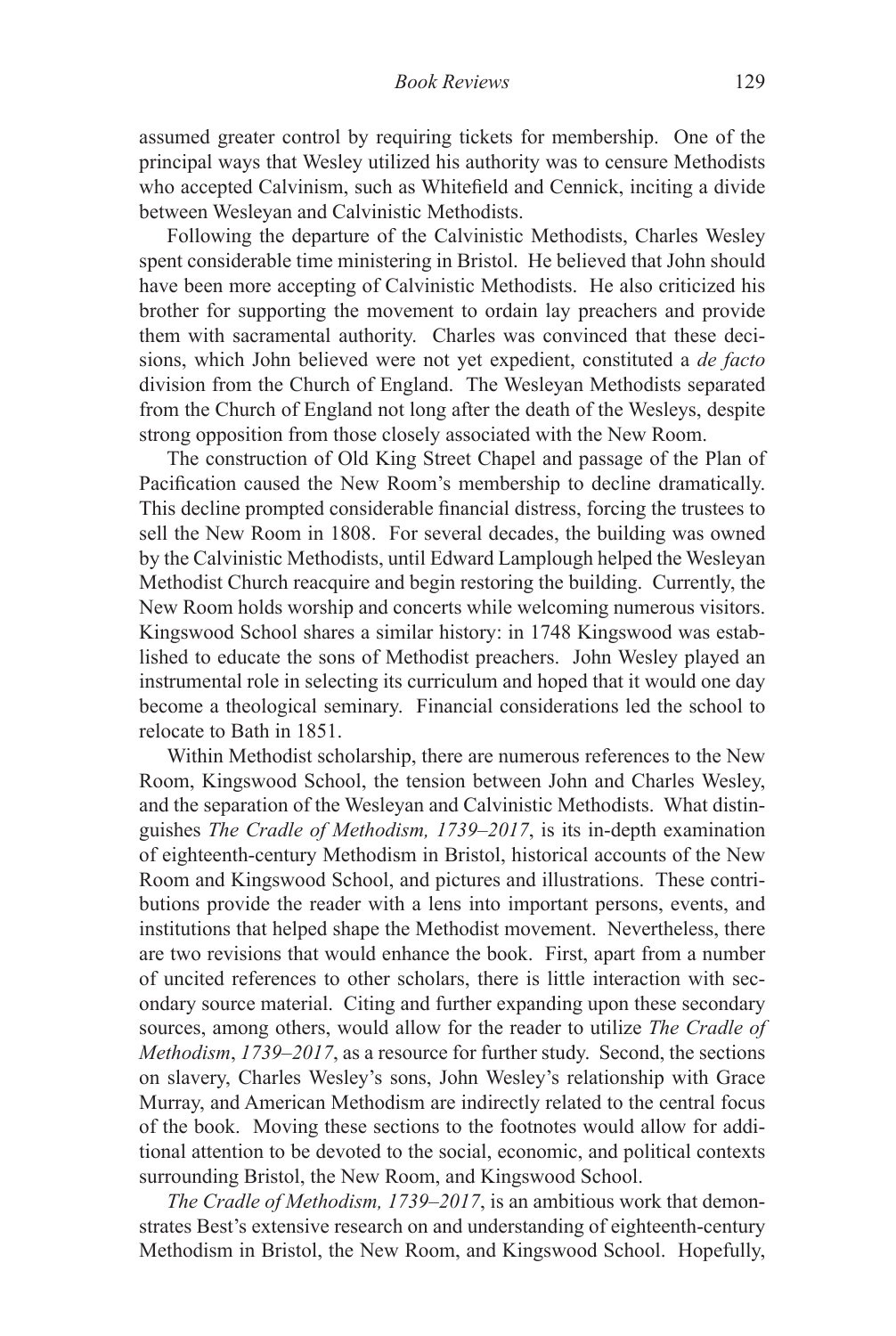his work will prompt further research on these important institutions and their contribution to British and American Methodism.

> Jared Maddox, Ph.D. *Southern Methodist University Dallas, Texas*

Andrew M. Eason and Roger J. Green, *Settled Views: The Shorter Writings of Catherine Booth*. New York: Lexington Books, 2017. 300pp. \$110.00.

By all accounts, Catherine Booth was a fascinating Victorian figure and a remarkable leader as co-founder of The Salvation Army. In this anthology of her shorter writings, Andrew M. Eason and Roger J. Green introduce the reader to a remarkable preacher, theologian, and apologist for women in ministry. Both editors bring extremely valuable credentials to what can easily be described as the definitive edition of these writings. Andrew Eason—Director of the Centre for Salvation Army Studies at Booth University College in Winnipeg, Manitoba, and the lead editor for this work—pioneered earlier scholarly analyses of gender and equality in the Salvation Army, a topic, of course, in which Catherine Booth loomed large. Roger J. Green—noted biographer of both Booths, now in retirement from Gordon College—brings his encyclopedic knowledge of the movement and its leaders to bear on the task of elucidating Catherine's written legacy. This volume directly parallels the authors' earlier team effort related to the shorter writings of William Booth, *Boundless Salvation*, published by Peter Lang in 2012.

Three elements of this volume make it particularly valuable in terms of the way it makes these writings accessible to the popular reader and simultaneously an amazing resource for the scholarly community. First, many of the shorter writings of Catherine Booth have been inaccessible for generations. By collecting those documents together, which in their view are most significant, this volume opens windows of understanding and engagement that have been long shut. Secondly, *Settled Views* presents all these documents in their entirety and provides a well-developed contextual and interpretive framework within which to read and understand them. Most of the collections of Booth's writings, even more recent anthologies, have been devotional, or even hagiographic, in nature. This volume retains an elevated estimation of the spiritual content of these documents, but provides a much more fully textured scholarly and definitive examination of these writings. This point leads naturally to the third. Eason and Green bring the most recent biographical and critical insight to the task of contextualizing these documents and giving the reader a fuller understanding of their original setting, purpose, and significance. The depth of analysis they provide actually renders Booth's words more relevant and valuable for contemporary issues and concerns.

The editors organize Booth's shorter writings thematically around five themes: preaching, teaching, women's ministry, social issues, and world missions. The major thrust of Catherine's preaching revolved around the prima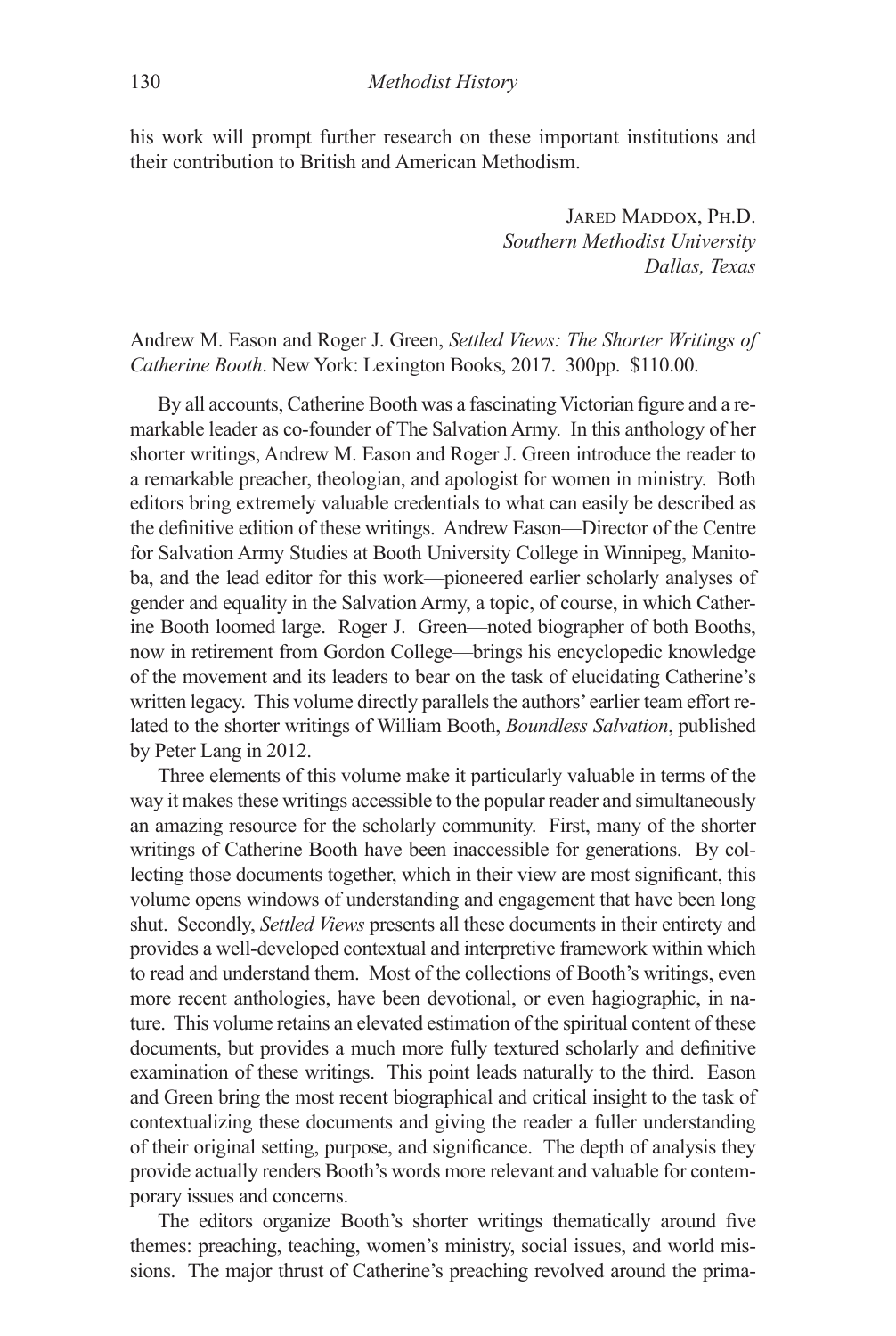ry reality of reconciliation with God. The contours of her thought related to salvation mirror the Wesleyan heritage in which she was raised, with strong emphasis on conviction of sin, repentance, and faith. The writings examined in the first chapter of the book, therefore, carry titles such as "Regeneration" and "Wake Them Up." Chapter 2 elevates the contribution of Booth as a theologian, and in particular, a teacher of holiness. Here again, she reflects her Wesleyan roots, particularly revealed in "Love in Its Relation to Holiness," an original publication in *The War Cry*. Of particular interest here is the full text of Catherine's quite famous address on "Holiness," delivered in St. James' Hall, Piccadilly. To interject a personal note, I still consider Booth's writings on "Female Ministry" to be her greatest contribution, and Chapter 3 engages this issue better than any I have read heretofore. One particular aspect of Salvationist spirituality that continues to typify the movement has been its concern for social issues, injustice, and advocacy for the poor. Chapter 4 the "dangers of iniquity" through the lenses, particularly of temperance and human trafficking. The volume concludes with an examination of her writings in the area of world missions. The title of the first document in this section tersely summarizes her perspective: "Our Responsibility for letting the World Know about Salvation." It is important to note that her final public address, delivered at the London City Temple on June 21, 1888, explored this theme.

As an additional benefit, this volume provides the most exhaustive bibliography of Catherine Booth's writings to date and a dozen photographic images that help bring this amazing disciple of Christ to life. In an earlier endorsement of this book I described it as focused, inspiring, challenging, required reading. My judgment remains fixed. Through the lens of these short writings, a reader will encounter a panoramic portrait of Catherine Booth as preacher, theologian, protagonist, activist, and evangelist.

> PAUL W. CHILCOTE *Asbury Theological Seminary Orlando, Florida*

Melissa A. Strangeland, *Adam Poe: Evangelist and Faithful Servant*. Miamitown, OH: DayStar Publishing, 2015. x + 284pp. \$14.95.

The winner of the 2017 "Governor Thomas Worthington Book Award," this biography tracks Adam Poe's pilgrimage from Calvinist (Presbyterian) upbringing, through a succession of Methodist preaching and presiding elder appointments, to multiple Midwestern and national leadership offices and roles. Most notably, Poe became involved in the Wyandot missions; orchestrated the founding of Ohio Wesleyan; served on its board; played a key mentoring role for Methodism's German czar William Nast; functioned for eight years as assistant editor and eight as editor for the church's western mouthpiece, the *Western Christian Advocate*; represented his conference at successive General Conferences; was among the eleven founders of the Freedmen's Aid Society; and helped establish the Union Central Life Insurance Company (along with P & G founders William Proctor and James Gamble).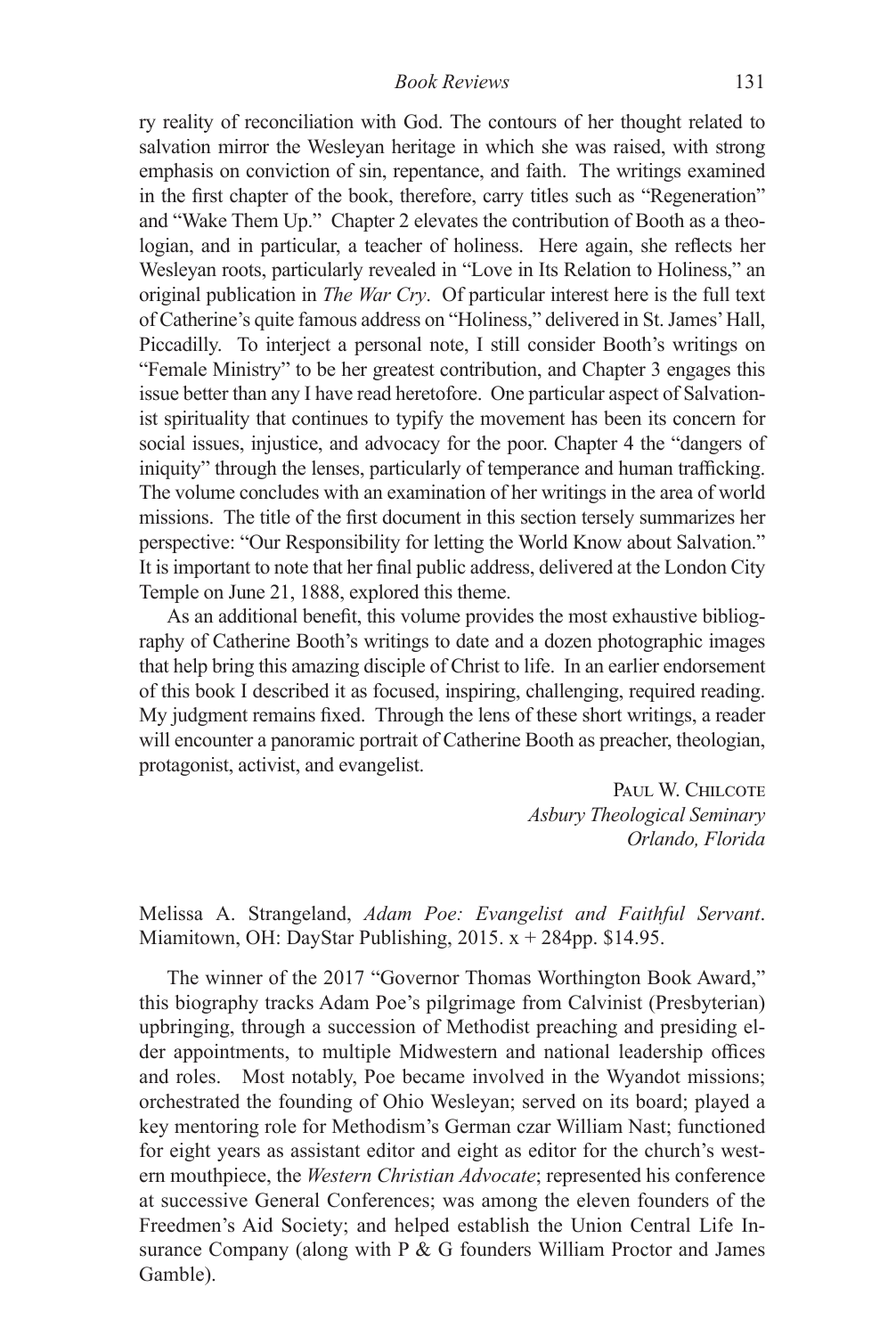Strangeland notes these and other achievements as she charts Poe's life, beginning the Introduction and ending the book with appendices locating Adam Poe within the longer family lineage. The introduction begins by crediting inspiration for encouraging "the task of studying and writing about the life and ministry of my great-great-great grandfather." The bibliography tracks outward from the Poe family. It lists a full page of manuscripts consulted, a half-page of regional and Methodist periodicals, two and a half pages of online accessions, and ten and half pages of pertinent nineteenth and twentieth-century scholarship. In various other ways, the biography evidences herculean efforts by a neophyte historian to treat a family member who emerged over his lifetime as a major actor in Midwestern Methodism.

This recovery of Poe and his influence needs to be celebrated, as recent scholars (Richey, Rowe, and Schmidt included) know little or say nothing about Poe. Nor, I should add, do *The Oxford Handbook of Methodist Studies*, *T & T Clark Companion to Methodism*, *The Cambridge Companion to American Methodism*, or *The Ashgate Research Companion to World Methodism*. Poe appears on one line as a founding member of the MECS Freedmen's Aid Society in volume 2 of Emory Bucke's edited *History of American Methodism* but has been ignored by the range of later Methodist historians. Poe did, however, merit an entry in Matthew Simpson's nineteenth-century *Cyclopedia of Methodism* and in the gargantuan *Encyclopedia of World Methodism*.

The recovery of Adam Poe, then, warrants such a study. In this reviewer's judgment, *Methodist History* readers wanting to see though Poe's scenes to the Methodist nineteenth-century panorama may, at points, be somewhat frustrated. At critical transitional places in the narrative, Strangeland comes to an important Poe topic—Nast and German Methodism; the Wyandots; temperance; Peter Cartwright; MEC bishops; and Ohio before, during and following Civil War—and offers an explanatory excursus on the subject, introductory for those totally unfamiliar with American Methodism but sometimes distracting from the narrative. Further, she does not track, detail, explore, and explain Poe's own activities in those larger arenas such as his style and policies as a presiding elder; his role in Ohio Wesleyan governance; his place in larger MEC, especially General Conference actions; and particularly his activities and role as WCA editor. A notable exception occurs towards the end, where she does helpfully track Poe's changing stances on abolition, his post-Civil War stances and initiatives, and his part in the founding of the insurance company that continues to this day.

So an important book that lays the groundwork for a dissertation or monograph building on foundations Strangeland has poured. Graphics throughout the book are fabulous and frequent. Such a follow-up study can readily capitalize on the incredible nineteenth-century resources she has garnered.

Russell E. Richey *Dean Emeritus of Candler School of Theology and William R. Cannon Distinguished Professor of Church History Emeritus Durham, North Carolina*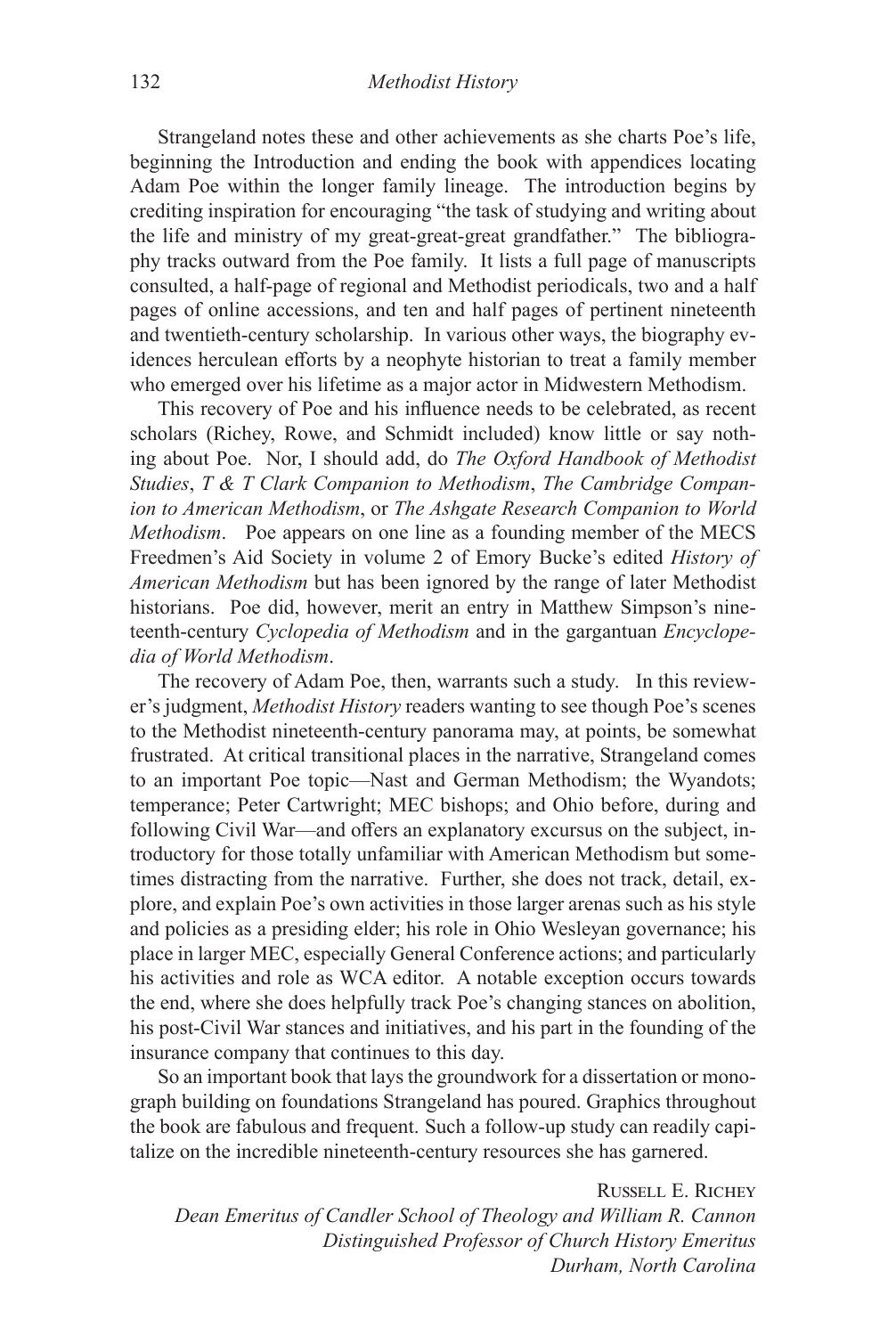Pauline Watson, *"Two Scrubby Travellers": A Psychoanalytic View of Flourishing and Constraint in Religion through the Lives of John and Charles Wesley*. London and New York: Routledge, 2018. 200pp. \$155.00.

Pauline Watson's title invites readers of multiple disciplines to explore this fascinating psychobiography and study of psychoanalytic theories applied to religion. Psychoanalysts will be drawn to "flourishing and constraint" as descriptive of the most basic human conflicts. Theologians and educators of religious formation will want to read the doctrines, movements, and resistances in Protestantism in the 1700s. Historians of eighteenth-century England and America might expect to learn how societal change is reflected in these two particular lives. Mental health professionals in general will consider how this book can inform their clinical practice with those both nourished and disturbed by religious experience.

Most scholars of theology and Methodist studies should find useful Watson's discussions of psychoanalytic views of psychic space, God as a transformational object, and in particular the theory of how infantile representations of external objects (caretakers) develop in the internal world of the mind from split objects (good mother vs. bad mother) to more integrated ones (the good-enough mother and eventually the trustworthy-enough father). The resulting differences in dyadic vs. triadic relating have important implications for the ways John and Charles Wesley understood their conversion experiences and conducted their lives.

Those devoted to idealized versions of John Wesley may be disappointed. The power of his preaching, counseling, serving the poor, and organizing the followers who became Methodists is affirmed by Watson's careful research. Her scrutiny of his journals, personal letters, essays, and observations by others reveals a much more complex portrait.

Watson emphasizes the impact of Susanna, mother of John, Charles, and 17 others, 8 of whom preceded her in death. Her superior intellect, commitment to early education, methods of discipline (though sometimes cruel), and strength in coping with loss are remarkable. "There was a particularly bleak five-year period before John was born in 1703, in which the Wesleys lost a baby (sex unknown) and two sets of twins" (124). Watson explores the likely dynamics of Susannah's grief process and its implications for John, as a very special child.

He survived a house fire at age six, became a highly educated man and lifelong Church of England priest. He also suffered terribly from a harsh, punishing superego. Despite the passion that fueled his charismatic preaching, he writes of not being able to experience the unconditional love of God that he was asking others to accept. He described lack of feelings, fears of the "void," and periods of emptiness. He seemed unaware of what others called his lack of empathy. While he had many women friends and correspondents, his relationships were often difficult, even abusive during his American sojourn, with times of idealization followed by abandonment. His eventual marriage was impulsive and short-lived.